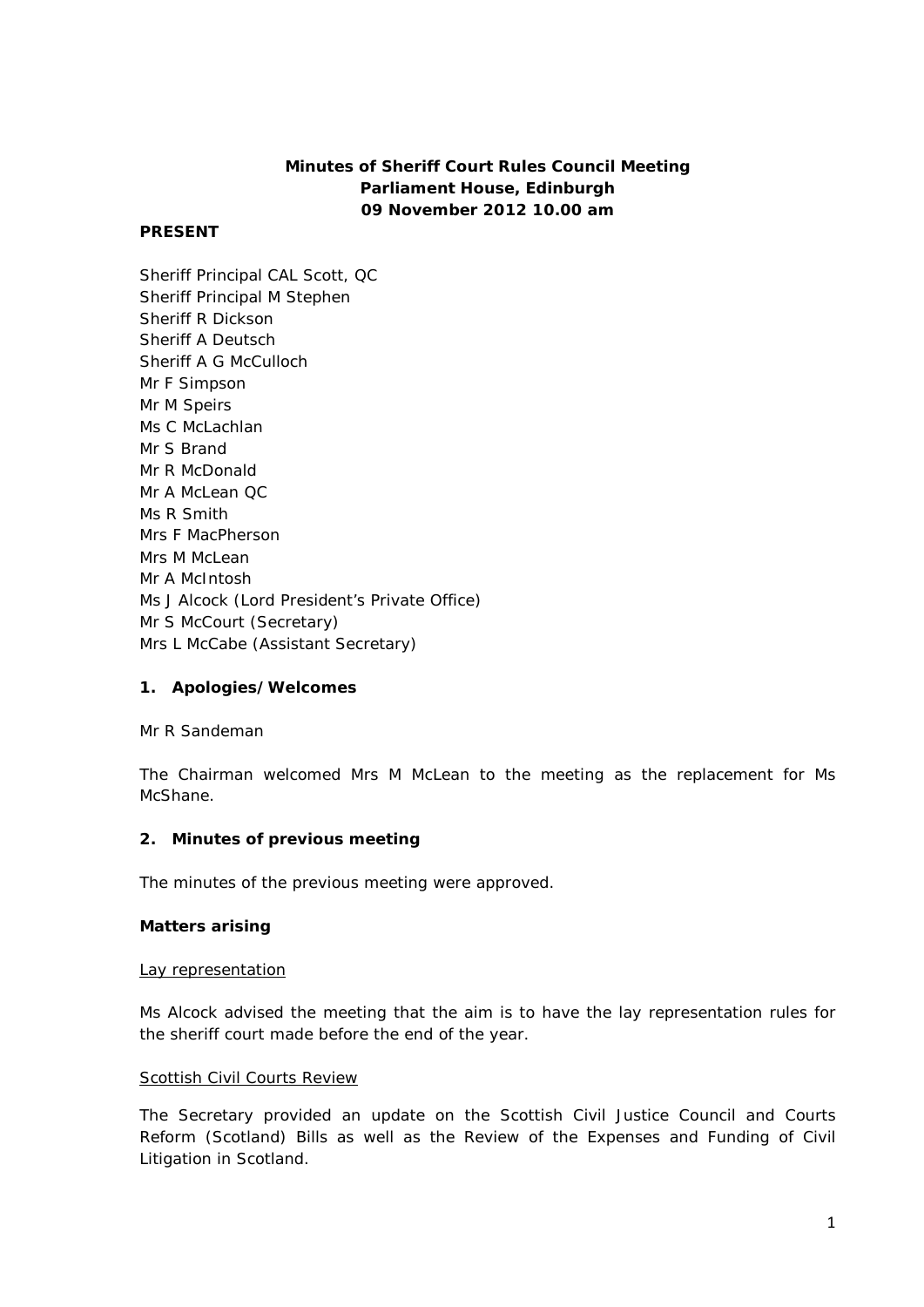# **3. Lay support**

Members were not aware of any difficulties in the operation of the provisions since their introduction on 1st January 2011. Sheriff McCulloch advised that although during that time he had presided over cases in which both a party litigant and lay supporter had appeared the question of expenses had not arisen.

The Council agreed that as the provisions appeared to be working satisfactorily that no further action was necessary.

## **4. Service of Sheriff Court Inhibitions – Furth of Scotland**

The Council continued further consideration of the paper produced by the Society of Messengers-at-Arms (SMASO) until the next meeting to enable the Accountant in Bankruptcy's Office to make further investigation.

## **5. Royal Mail – Recorded Delivery Citations**

The Council considered the paper produced by the Secretariat. Mr Speirs advised that despite the Royal Mail amending their policy, his firm were still experiencing difficulties over the timeous return of citations which could lead to the fees of sheriff officers being disallowed by the sheriff clerk in those instances where they had been instructed. The Law Society has raised its own concerns with the Royal Mail.

Mrs MacPherson advised that there were no delays over the return of citations to Inverness Sheriff Court. Mrs McLean advised that at Hamilton Sheriff Court a local practice has been introduced in which practitioners are informed by email when a returned citation has been received and this appeared to be working satisfactorily. It was agreed that they should both continue to monitor the situation and inform members of any operational difficulties at the next meeting, the matter to be kept under review until then.

## **6(a) SCRC Child Welfare Working Group: The Children's Hearings (Scotland) Act 2011**

The Chairman thanked the working group for all their work to date. His thanks were endorsed by the group's Chairman Sheriff McCulloch.

Sheriff McCulloch provided an update on progress made since the last meeting. The group had met on 4 October to consider revised rules and responses to the consultation. The group is to meet again both at the end of today's meeting and then on 28 November to consider further revised rules.

It was agreed that the Secretariat issue the revised rules to Council members as soon as possible after the meeting on 28 November. Mrs Alcock reminded members that a commitment had been given to the Scottish Government for the rules to be signed off at the February meeting as they had to be in place for the commencement of the 2011 Act on 24 June 2013.

Given this the Chairman asked that in the event members wished to raise any points of substance on the rules that they email Sheriff McCulloch and the Secretariat with these well in advance of the next Council meeting in February.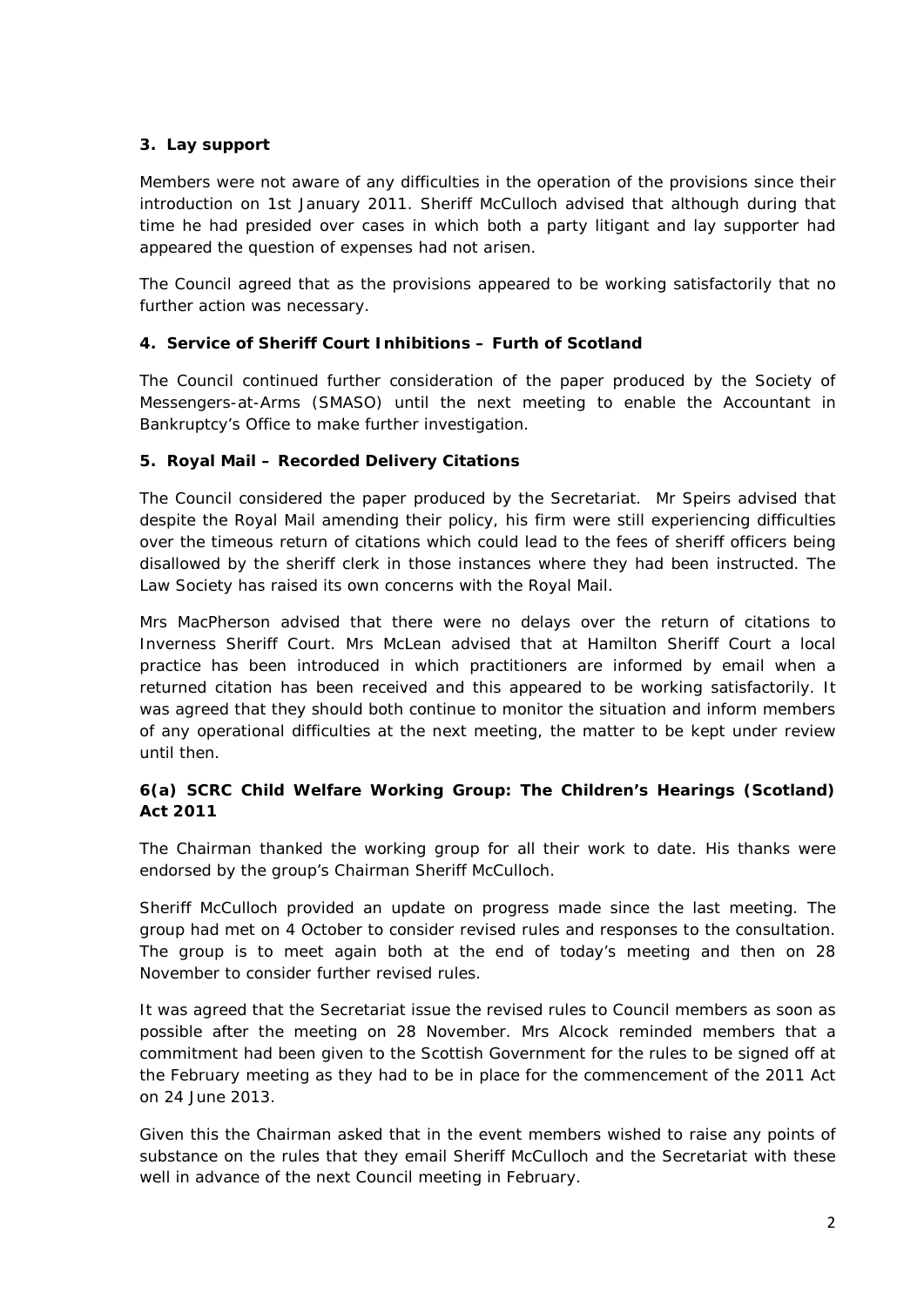**Action: The Secretariat to issue revised draft rules to Council members as soon as possible after the working group meeting on 28 November;** 

**Action: Members to email any points of substance to the Secretariat and Sheriff McCulloch well in advance of the next Council meeting in February;**

#### **6(b) SCRC Child Welfare Working Group: Family/Adoption Proceedings**

Sheriff McCulloch provided the meeting with an update. He advised that the Secretariat had just received a paper from the Scottish Government in relation to adoption and permanence orders but which because of its general nature did not really advance matters.

Sheriff McCulloch reminded members of the original remit of the working group which was to consider the implications of the two opinions of the Inner House and report to the Council on what rules of procedure ought to be put in place to expedite proceedings in cases involving the welfare of children.

Since then the group had been asked to consider the comments made in the Supreme Court decision *NJDB V JEG +1* in relation to the structure of pleadings in civil cases although this particular strand of work was now being taken forward by the Joint Working Group on Family Law.

The remit of this latter group is to consider the possibility of one set of family rules for use in Scotland. Lord Brailsford, the Chairman of the group, is keen that forms be used rather than written pleadings and also in the use of specialist sheriffs and family law centres although the latter are matters of policy rather than rules.

Sheriff McCulloch asked members to consider whether in light of the overarching work of the Joint Working Group, whether the Child Welfare Working Group should continue and finalise the case management rules currently being worked upon and have these submitted to the Court of Session or whether they should be shelved meantime.

After discussion, the Council agreed that as it was unlikely the Joint Working Group would be in a position to produce case management rules for some considerable time that the Child Welfare Working Group should proceed to finalising the rules.

**Action: The Child Welfare Working Group to proceed to finalising the case management rules;**

#### **7. Simplified Procedure for Parental Rights and Responsibilities**

The Council considered the papers produced by the Secretariat and Morag Driscoll, Director of the Scottish Child Law Centre on her proposal to introduce a new simplified procedure for parental rights and responsibility into the ordinary cause rules.

After discussion, the Council reached the view that although the proposal was well intentioned it could not be regarded as a simplified procedure given it involved the welfare of children. The Council agreed this was a matter which would have to be considered by the new Scottish Civil Justice Council once it was established in May 2013.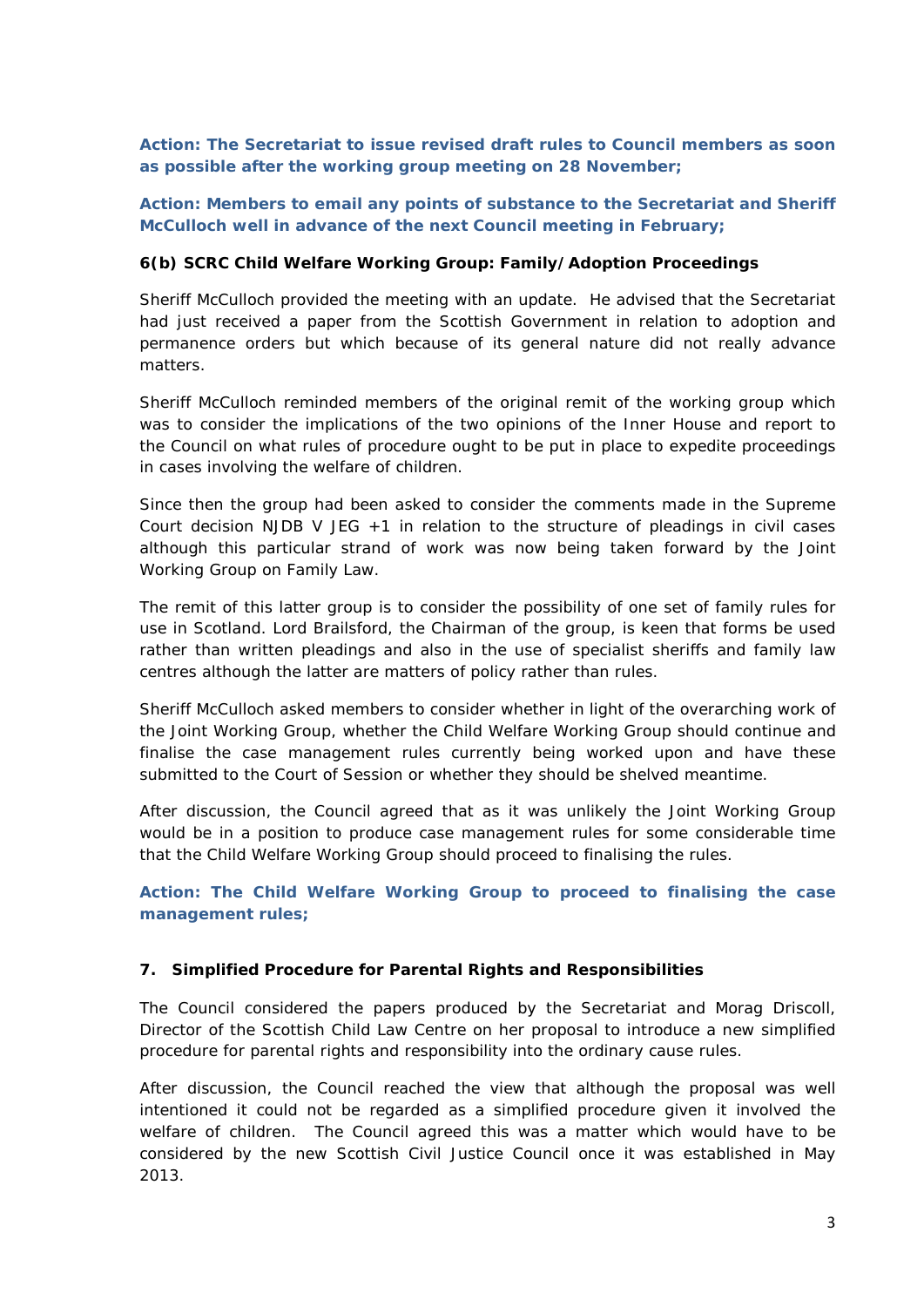#### **8. Service of Postal Copies**

The Council considered the papers produced by the Secretariat and the Society of Messengers-at-Arms (SMASO) regarding the current requirement to send a postal copy of a document to a defender following service by the depositing or leaving modes.

After consideration, the Council agreed that the proposal be rejected both on the basis of its decision at the last meeting in relation to the rules on removing as well as the need for overall consistency.

On the separate question of how long a charge of removing should remain in effect the Council agreed it would not be appropriate to offer guidance on this and suggested instead that SMASO raise the matter with the Accountant in Bankruptcy's Office with a view to consideration being given to amending the relevant primary legislation.

## **9. Housing (Scotland) Act 2001 – Evictions**

The Council considered the papers produced by the Secretariat and the Scottish Government in relation to concerns over the prescribed Form introduced as a consequence of section 16(5A) of the Housing (Scotland) Act 2001 as amended.

After discussion the Council reached the view that the new Form 28BA complied with what is required by the relevant provision of the Housing (Scotland) Act 2001 as amended. That being so the Council as presently advised considered it would be inappropriate to recommend any changes to the detail of the Form.

It was agreed that the Chairman and the Secretariat would take matters forward with the Scottish Government.

It was agreed also that a further prescribed Form be devised for use in cases involving private tenancies and authorised the Secretariat to instruct the drafter accordingly.

**Action: The Chairman and the Secretariat to take the matter forward with the Scottish Government;**

**Action: The Secretariat to instruct a further prescribed Form;**

#### **10. Repossessions Advice Group**

The Council considered the draft provisions produced and suggested some amendments to the prescribed Forms. Subject to these being made it was agreed that the provisions be cleared by the Chairman for inclusion in the next miscellaneous instrument.

The Council further agreed it would be impractical to make provision in the rules for the new Form of citation to be stapled to the top of the summary application as this could lead to disputes in instances where it was found not to be.

#### **Action: The Secretariat to instruct amendments to the prescribed Forms;**

**Action: The Chairman to clear the provisions for inclusion in the next miscellaneous instrument;**